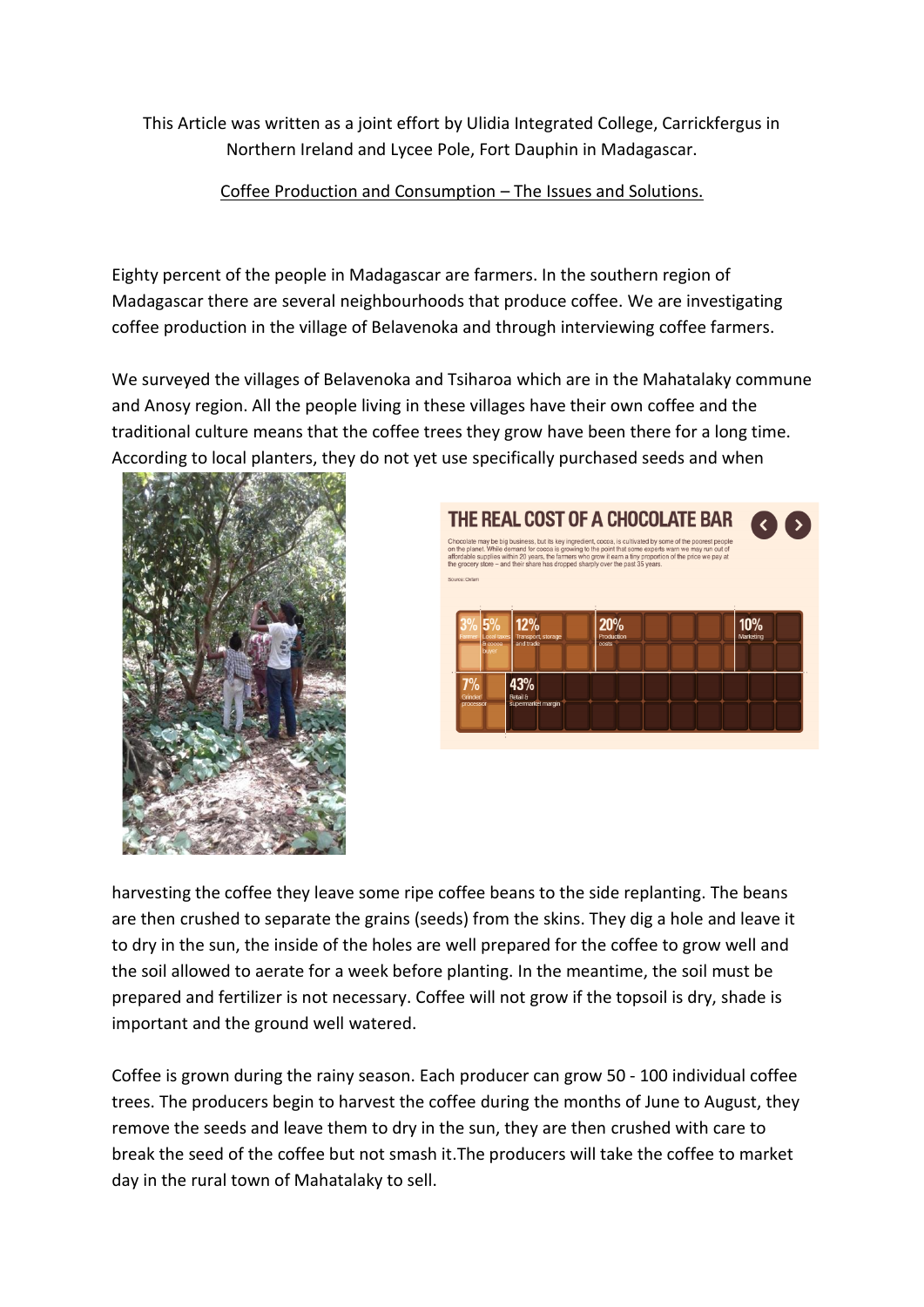Production is much harder if there is no rain, consequently the coffee does not grow well and according to one of the producers we talked to, 50 of his coffee trees can produce 200 cups of coffee beans. Coffee growers are in a way victims because of the poor prices offered by the collectors, farmers need the cash income, and often have no choice but to accept the price offered to them for their products, even if it is not to their liking. The collectors will then sell the same coffee products in town at a much higher price and by comparing the prices from the producing area of 1,000 Ariary and the prices in town of 1,500 Ariary we can see that in town the cup of coffee beans can cost up to 500 Ariary more than the producers received.

Most products sold in the supermarkets in Northern Ireland are from exploitive commodities that gain a large proportion of profits while paying their suppliers from less economically developed country's very little. This diagram shows that the farmer gets from the total profit made by a product. The farmer only received 3% of the total purchase price for all their hard work producing the product, whereas the retailer received 43%; we think that this is unfair!

Fair trade foundation is a worldwide organisation that works to make fairer sales prices for the famers that sell international commodities. They do this because it benefits the farmers and their communities allowing development and causing the farmers to be able to create infrastructure.

The fair trade mark is a symbol put on consumer produce labels that is indicates that they meet the specifications. This includes a fair price for the farmers. In 2009 farmers globally were £201m better off than the year 2000 because of fair trade payments.

Fair trade advantages include the workers getting more money for their labour. When the workers get more money, they can build a school for their community and children, by investing their money. Farmers who work for fair trade are protected while they work because chemicals are not allowed and safety standards are very high to protect families. Fair trade allows equal job opportunities to local workers that may not always be available so that women have equal opportunities to employment. Women are treated fairly within fair trade co operations; which means that they can earn triple wages than they would expect in a non-fair trade farm within their community. This can create a positive multiplier effect within communities with more economic development following with education and services.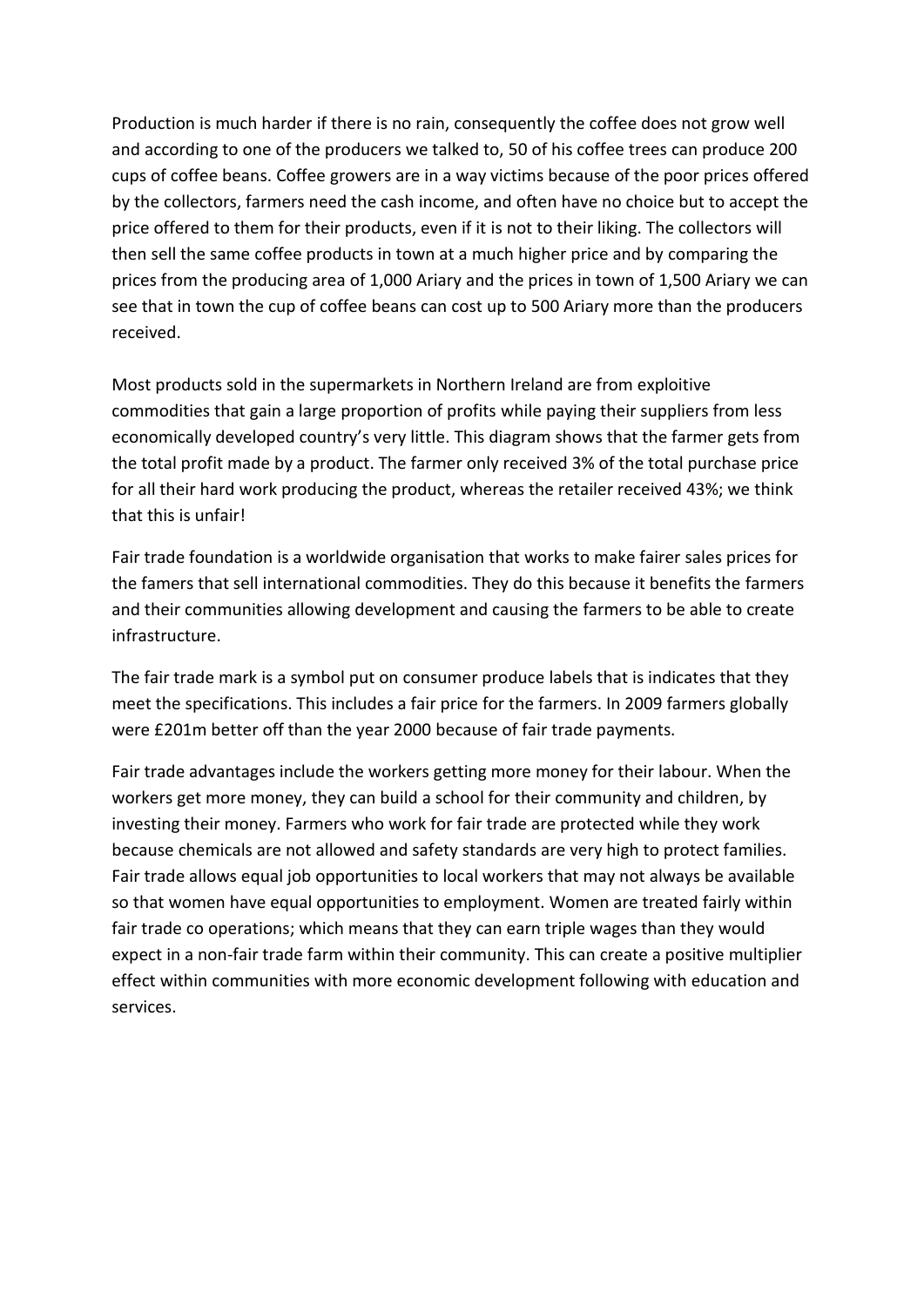In 2010 Antrim became the first 'Fair trade Borough' in Northern Ireland. Antrim achieved this by focusing on four fair trade goals which are - The Council passed a resolution to support Fairtrade and agreed to serve Fairtrade products.





Local workplaces, schools and community organisations support Fairtrade and use products wherever possible. Media coverage & events organised to raise awareness and understanding of Fairtrade across the community. As a school in County Antrim we have worked hard to achieve our 'Fair Trade Aware' award in 2016.

Ulidia Integrated College has established Fair Trade education programme within the school. This includes quizzes, for younger pupils of the school from 3 year groups. Competing pupils and their respective classes also had to research their local shops for Fair Trade products and the class winners from each of the 3 year groups. Within lessons learners have the opportunity to explore fair trade within Home Economics, Music, and Geography, lessons.

Our Eco-Team wanted to further promote our Fair Trade Awareness within our community by fundraising at our School's Christmas craft fair. Each year in term one the eco team host a stall at the Christmas fair and we use this stall to provide an interactive gingerbread decorating activity. The children can decorate a biscuit and their parents are given information about fair trade and why it is worth a few extra pence.

Our school twinning programme between Northern Ireland and Madagascar is made possible thanks to the support of [www.adsumfoundation.org.](https://mail.c2kschools.net/owa/redir.aspx?C=CRUUg0pUJ0asRYQ2Pw6Xi8MFFjHRgdQIyEY1tya2JtZI6X3M05EXJ9wX_5BMK0NtpHsaSgLa5qA.&URL=http%3a%2f%2fwww.adsumfoundation.org)By working together to complete this article, we have gained a greater appreciation of the work which goes into producing items, which we take for granted in our local shops. If we pay a small amount more for a fair trade product, then we ensure that our friends in Madagascar are receiving a fair price for their labour in the production of the product.